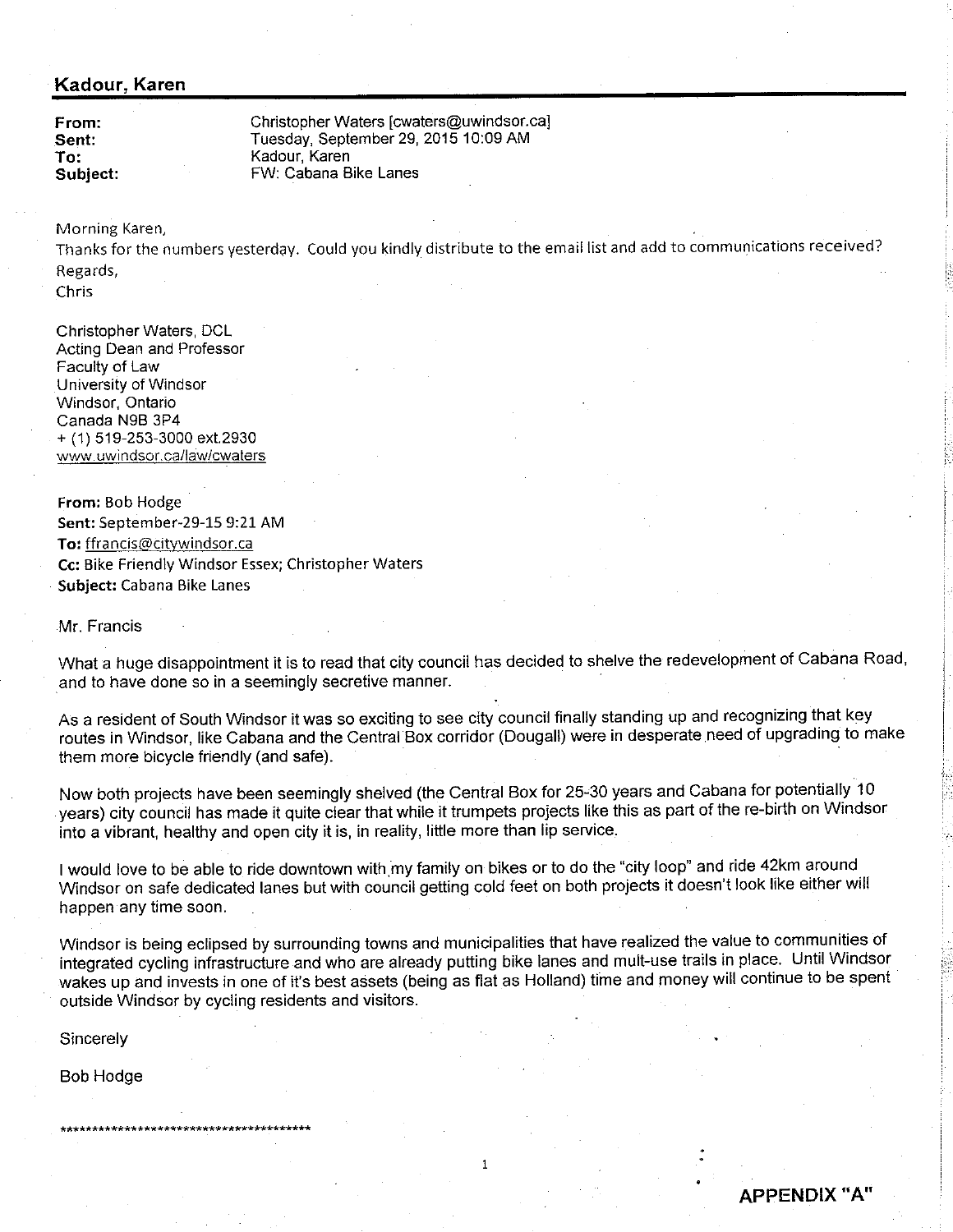**Bob Hodge** Core Facilities Technician **Biological Sciences** University of Windsor x2706

"Life should not be a journey to the grave with the intention of arriving safely in a pretty and well preserved body, but rather to skid in<br>broadside in a cloud of smoke, thoroughly used up, totally worn out, and loudly pr

 $\overline{2}$ 

- Hunter S. Thompson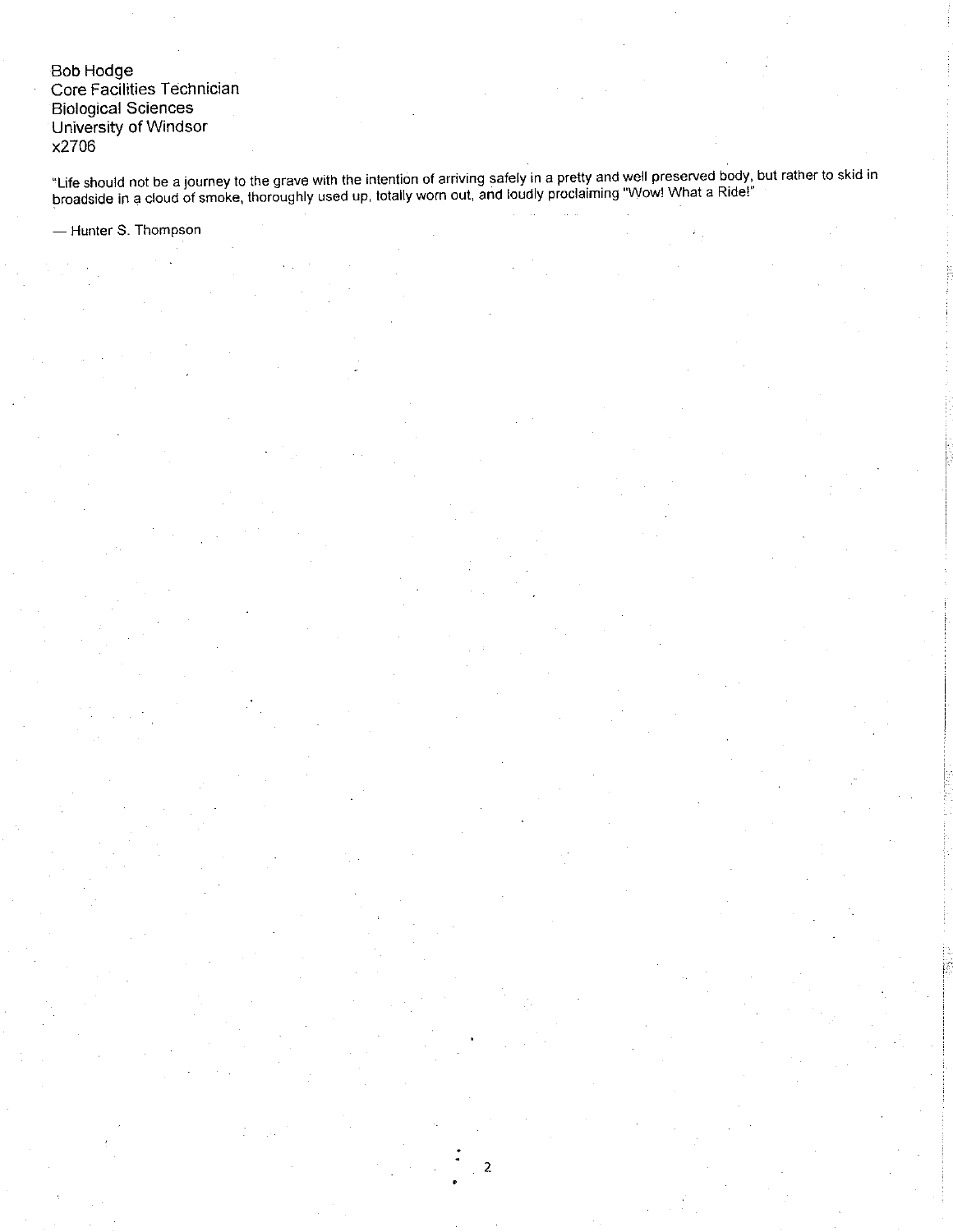Please also note that all pricing at M  $\&$  M Designs is INCLUSIVE. This means that only taxes are extra. There is no set-up, shipping or other hidden fees. Price includes FREE virtual proof before production.



The Benicia Bike Light and Mounting Bracket HighCal #L710



 $qty 100 = $5.45$  $q$ ty 250 = \$4.95



519-982-5252 519-995-1577 mmdesigns@outlook.com

**APPENDIX "B"**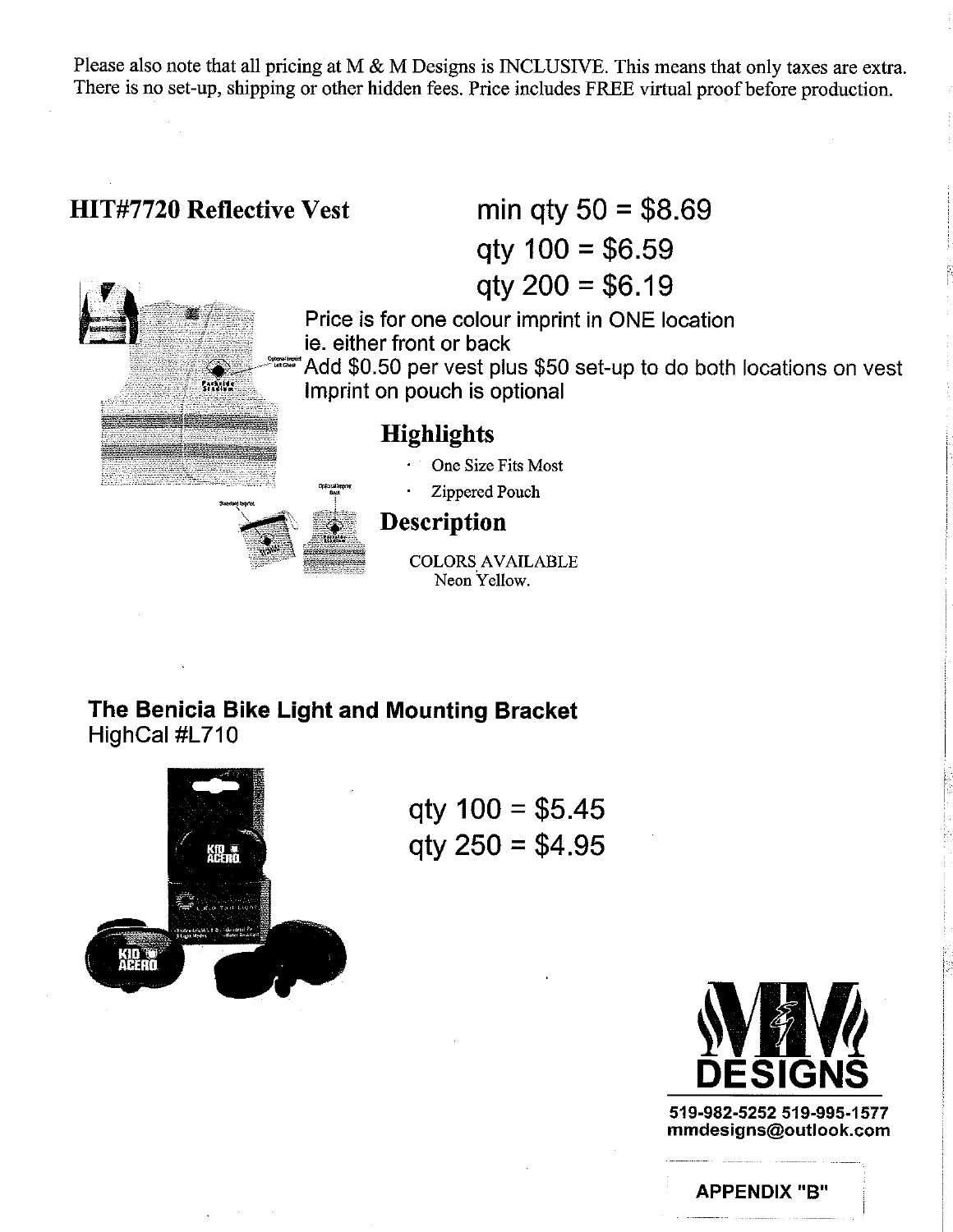Please also note that all pricing at M & M Designs is INCLUSIVE. This means that only taxes are extra. There is no set-up, shipping or other hidden fees. Price includes FREE virtual proof before production.

Name: RPVM-O132: Size: about 8.5"3.2cm Material: Silicon



qty 100 = \$2.59 qty 250 = \$1.99 qty 500 = \$1.49

Name: RPVM-O131 Size: about4"3cm Material: silicon



100 = \$2.15 qtv 250 = \$1.79 qty qty 500 = \$1.39

# Rivers Bike Bells



They now only do a min qty of 1000

qty  $1000 = $1.99$ 



519-982-5252 519-995-1577 mmdesigns@outlook.com